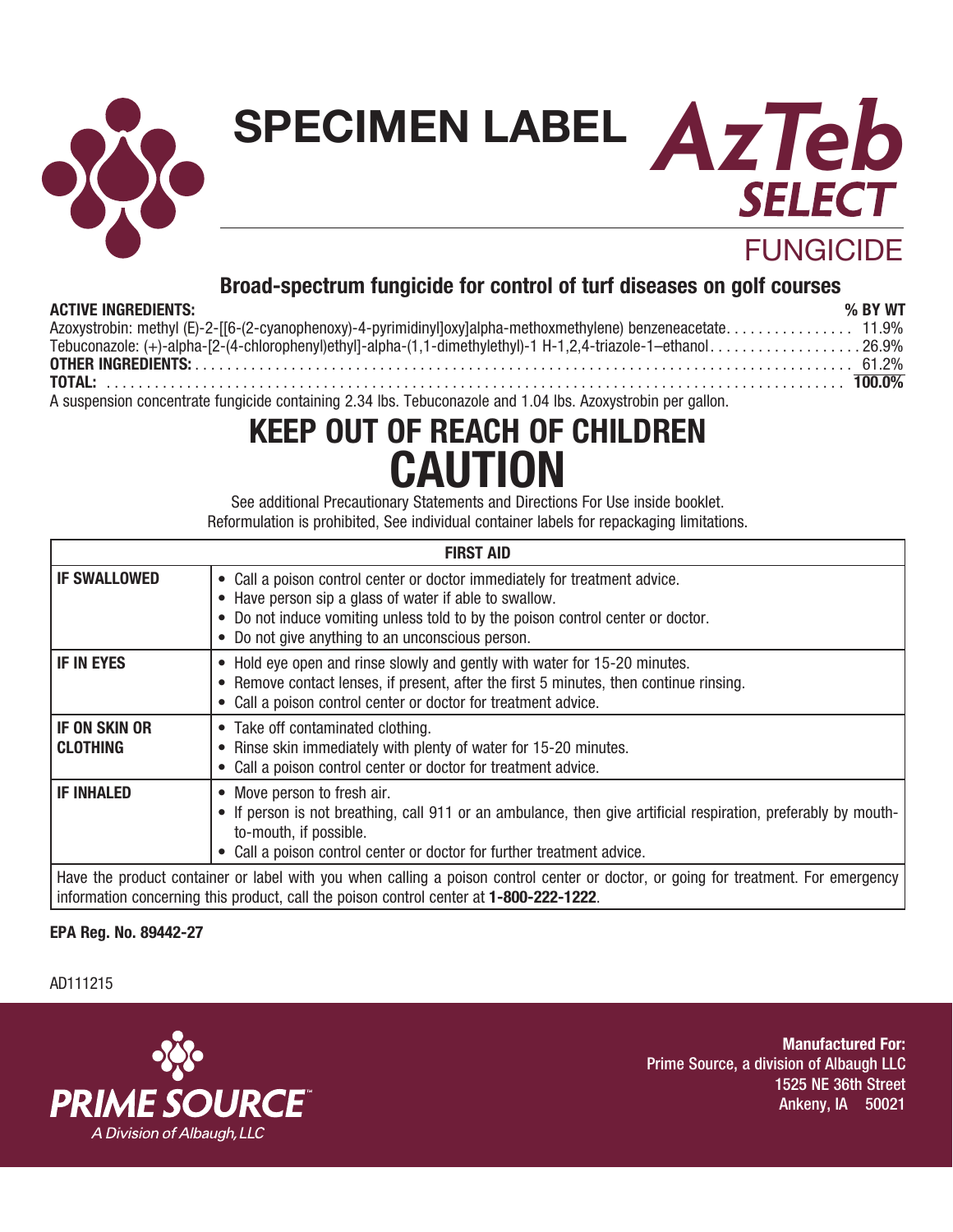## PRECAUTIONARY STATEMENTS HAZARDS TO HUMANS AND DOMESTIC ANIMALS

CAUTION. HARMFUL IF SWALLOWED. Wash thoroughly with soap and water after handling and before eating, drinking, chewing gum, using tobacco, or using the toilet. Wear long-sleeved shirt and long pants, socks and shoes, and gloves. Remove and wash contaminated clothing before reuse.

## PERSONAL PROTECTIVE EQUIPMENT (PPE)

Some materials that are chemically resistant to this product are listed below.

#### Applicators and other handlers must wear:

- 1. Long-sleeved shirt and long pants
- 2. Chemical-resistant gloves made of any waterproof material such as polyvinyl chloride, nitrile rubber or butyl rubber 3. Shoes plus socks

Follow the manufacturer's instructions for cleaning/maintaining PPE. If no such instructions for washables exist, use detergent and hot water. Keep and wash PPE separate from other laundry.

## USER SAFETY RECOMMENDATIONS

#### Users should:

- 1. Wash hands before eating, drinking, chewing gum, using tobacco, or using the toilet.
- 2. Remove clothing/PPE immediately if pesticide gets inside. Then wash thoroughly and put on clean clothing;
- 3. Remove PPE immediately after handling this product. Wash the outside of gloves before removing. As soon as
- possible, wash thoroughly and change into clean clothing.

## ENVIRONMENTAL HAZARDS

Azoxystrobin can be persistent for several months or longer. Azoxystrobin has degradation products which have properties similar to chemicals which are known to leach through soil to ground water under certain conditions as a result of agricultural use. Tebuconazole is known to leach through soil into ground under certain conditions as a result of label use. Use of this chemical in areas where soils are permeable, particularly where the water table is shallow may result in ground water contamination. Do not discharge effluent containing this product to sewer systems without previously notifying the local sewage treatment plant authority. For guidance, contact your State Water Board or Regional Office of the EPA.

## GROUND WATER ADVISORY

Azoxystrobin and tebuconazole are toxic to freshwater and estuarine/marine fish; and azoxystrobin is toxic to aquatic invertebrates. Do not apply directly to water, or to areas where surface water is present or to intertidal areas below the mean high water mark. Drift and runoff may be hazardous to aquatic organisms in neighboring areas. Do not contaminate water when disposing of equipment washwater or rinsate.

## SURFACE WATER ADVISORY

This product may contaminate water through drift or spray in wind. This product has a high potential for runoff into surface waters for several days to weeks after application. Poorly draining soils, wet soils with readily visible slopes toward adjacent surface waters or soil with shallow water tables are more prone to runoff that contains this product. A level, well-maintained vegetative buffer strip between areas to which this product is applied and surface water features such as ponds, streams and springs will reduce the potential for contamination of water from rainfall runoff. Runoff of this product will be reduced by avoiding applications when rainfall is forecasted within 48 hours. Notify State and/or Federal authorities immediately if you observe any adverse environmental effects due to use of this product. Notify State and/or Federal authorities and Prime Source, a division of Albaugh LLC immediately if you observe any adverse environmental effects due to use of this product.

## PHYSICAL HAZARDS

Do not mix or allow contact with oxidizing agents. Hazardous chemical reaction may occur.

## DIRECTIONS FOR USE

It is a violation of Federal law to use this product in a manner inconsistent with its labeling. Read entire label before using this product. This label must be in the possession of the user at the time of pesticide application.

Do not apply this product in a way that will contact workers or other persons, either directly or through drift. Only protected handlers may be in the area during application. For any requirements specific to your State or Tribe, consult the agency responsible for pesticide regulation.

Chemigation - Do not apply this product through any irrigation/chemigation system.

FAILURE TO FOLLOW THE USE DIRECTIONS AND PRECAUTIONS ON THIS LABEL MAY RESULT IN PLANT INJURY OR POOR DISEASE CONTROL.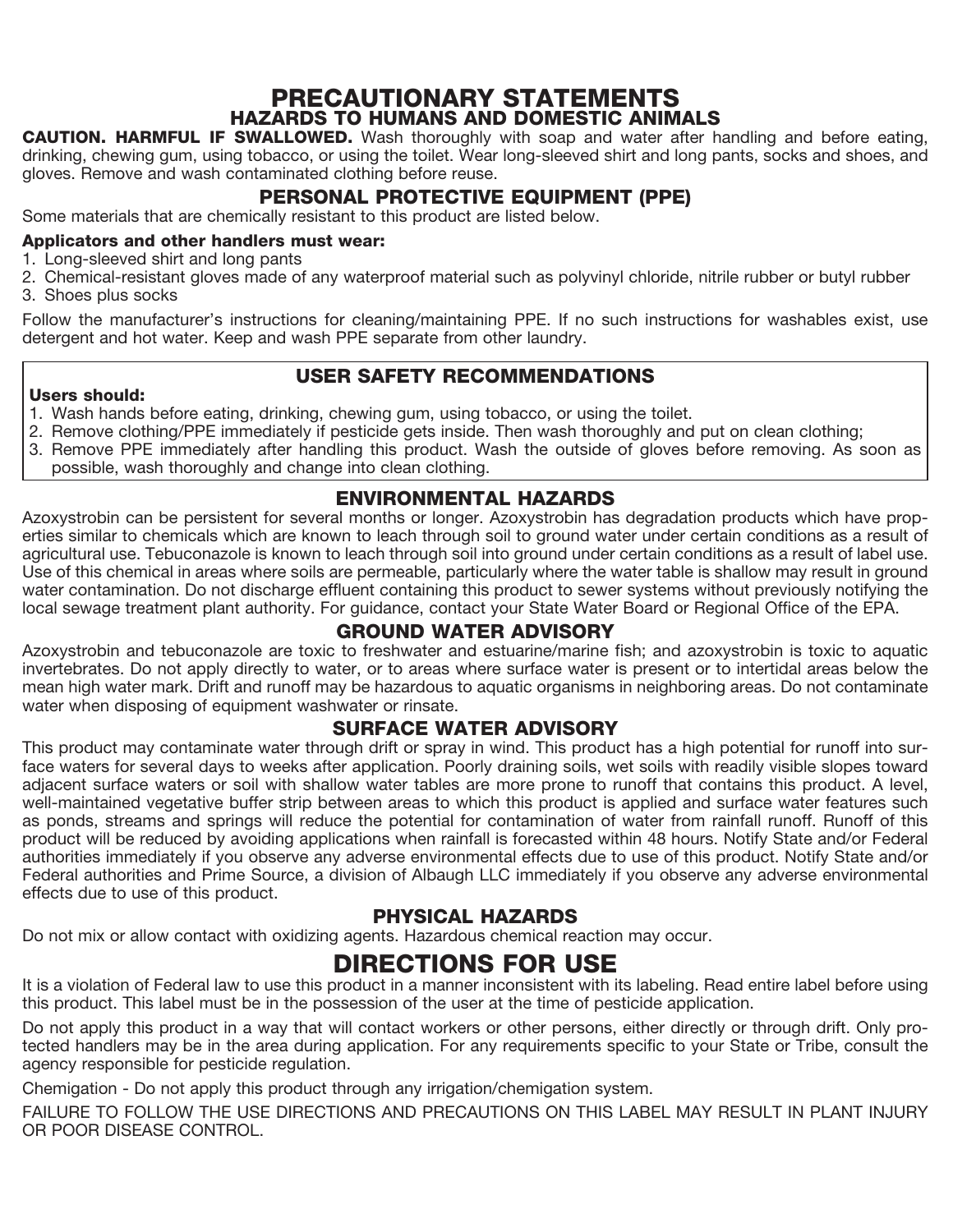## PRODUCT INFORMATION

AzTeb Select is a combination of two broad spectrum, preventative fungicides with systemic properties for the control of many important turfgrass diseases on golf course turf only. AzTeb Select may be applied as a foliar spray in alternating spray programs or in tank mixes with other registered, turf protection products. All applications must be made according to the use directions that follow. This product is not for residential use.

## PRODUCT TANK MIX USE PRECAUTIONS

AzTeb Select has demonstrated some phytotoxic effects when mixed with products that are formulated as EC's. These effects are enhanced if applications are made under cool, cloudy conditions and these conditions remain for several days following application. In addition, adjuvants that contain some form of silicone have also contributed to phytotoxicity.

## INTEGRATED PEST (DISEASE) MANAGEMENT

Integrate AzTeb Select into an overall disease and pest management strategy whenever the use of a fungicide is required. Follow cultural practices known to reduce disease development. The **USE DIRECTIONS** section in this label identifies specific IPM instructions. Consult your local turf authority for additional IPM strategies established for your area. AzTeb Select may be used in State Agricultural Extension advisory (disease forecasting) programs which recommend application timing based on environmental factors favorable for disease development.

## RESISTANCE MANAGEMENT

AzTeb Select is a mixture of a Group 3 (tebuconazole) and a Group 11 (azoxystrobin) fungicide. AzTeb Select has two modes of action: (1) DMI (Demethylation Inhibitor of sterol biosynthesis) [Group 3], and (2) inhibitor of the Qo (quinone outside) site within the electron transport system (Qol) as well as disrupting membrane synthesis by blocking demethylation [Group 11]. Fungal pathogens can develop resistance to products with the same mode of action when used repeatedly. **AzTeb Select** is not cross-resistant with other classes of fungicides which have different modes of action. Because resistance development cannot be predicted, use of this product must conform to resistance management strategies established for turf in your area. Consult your local or State turf authorities for resistance management strategies that are complementary to those in this label.

Resistance management strategies may include rotating and/or tank-mixing with products having different modes of action or limiting the total number of applications per season. Avoid alternation with other Qols, such as pyraclostrobin and trifloxystrobin or other DMI's such as triadimefon, fenarimol, and myclobutanil. Do not alternate or tank mix AzTeb Select with fungicides to which resistance has already developed. Continual use of AzTeb Select may allow less sensitive strains of pathogens to increase in the population and reduce the efficacy of **AzTeb Select**. Prime Source, a division of Albaugh LLC encourages responsible resistance management to ensure effective long-term control of the fungal diseases on this label.

Use of a multiple-site contact fungicide such as Daconil as an alternation or tank-mix partner can help alleviate selection pressure on pathogens and delay the onset of resistance.

Since pathogens differ in their potential to develop resistance to AzTeb Select, refer to the USE DIRECTIONS section in this label provides resistance management strategies specific for each disease.

## SPRAYING/MIXING

Do not apply AzTeb Select to turf by air.

Apply AzTeb Select with all types of spray equipment commonly used for making ground applications. Do not apply AzTeb Select through any type of ultra low volume (ULV) spray system (less than 3 gals./A). The higher rates in the rate range and/or shorter spray intervals may be required under conditions of heavy infection pressure, highly susceptible varieties, or when disease conducive environmental conditions exist.

Apply AzTeb Select in sufficient water volume for adequate coverage.

## SPRAY DRIFT MANAGEMENT

#### Bermudagrass can be sensitive to AzTeb Select.

AzTeb Select is extremely phytotoxic to certain apple varieties. AVOID SPRAY DRIFT. Extreme care must be used to prevent injury to apple trees (and apple fruit).

Conditions which may contribute to drift include thermal inversion, wind speed and direction, sprayer nozzle/pressure combinations, spray droplet size, etc. Contact your State extension agent for spray drift prevention guidelines in your area.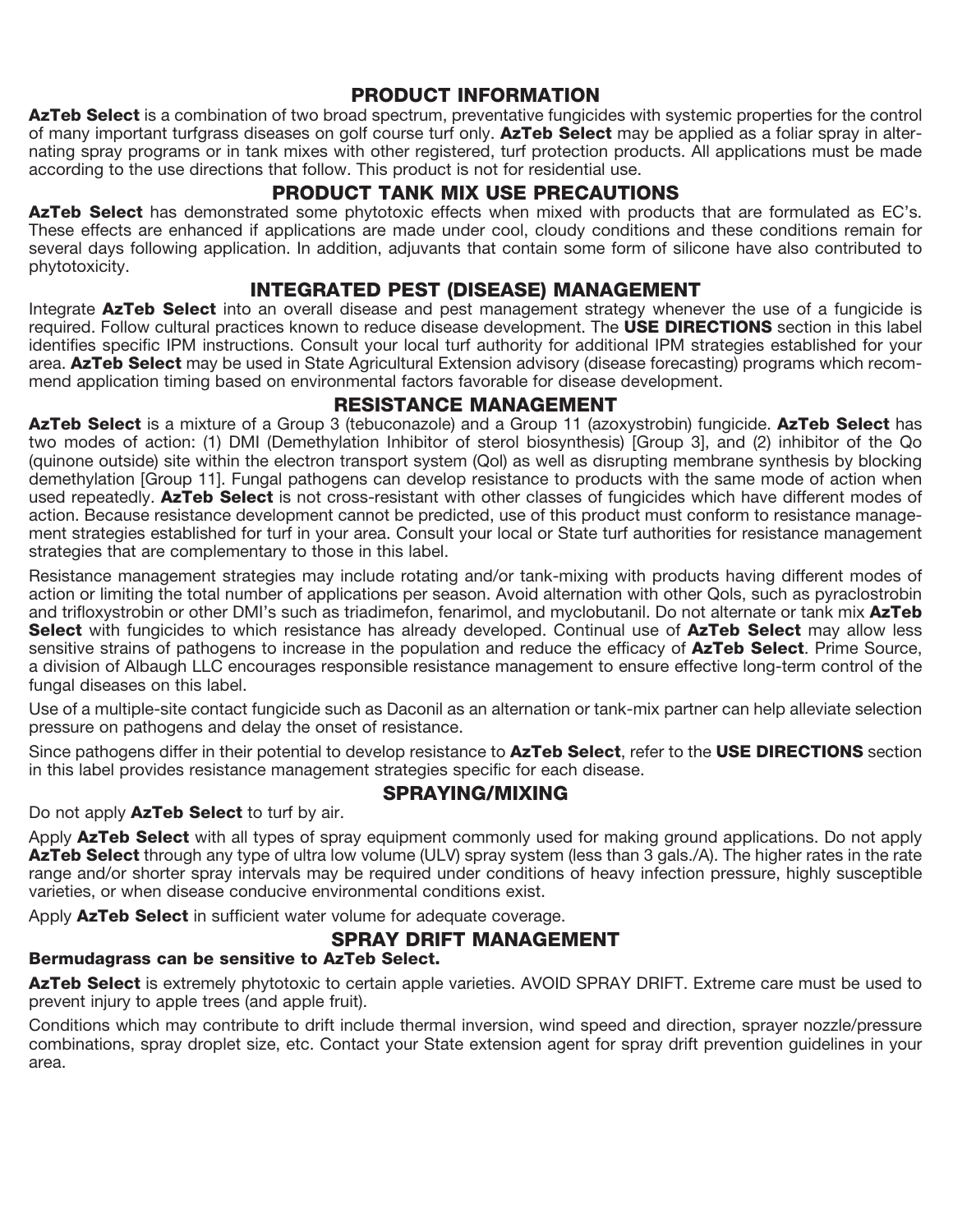## **RESTRICTIONS**

OBSERVE THE FOLLOWING RESTRICTIONS WHEN SPRAYING IN THE VICINITY OF AQUATIC AREAS SUCH AS LAKES, RESERVOIRS, RIVERS, PERMANENT STREAMS, MARSHES OR NATURAL PONDS, AND ESTUARIES.

- Do not apply by ground within 100 feet of aquatic areas listed above.
- Do not cultivate within 10 feet of an aquatic area to allow growth of a vegetative filter strip.
- DO NOT spray **AzTeb Select** where spray drift may reach apple trees.
- Do not apply when weather conditions favor drift from treated areas to non-target aquatic habitat.
- DO NOT spray when conditions favor drift beyond area intended for application.
- DO NOT use spray equipment which has been previously used to apply **AzTeb Select** to spray apple trees. Even trace amounts can cause unacceptable phytotoxicity to certain apple and crabapple varieties.
- Do not apply AzTeb Select to turf by air.

#### AVOIDING SPRAY DRIFT IS THE RESPONSIBILITY OF THE APPLICATOR. APPLICATION INSTRUCTIONS

Apply **AzTeb Select** at rates and timings as described in this label.

#### MIXING INSTRUCTIONS

To prepare spray solution, partially fill the spray tank with clean water and begin agitation. Add the specified amount of **AzTeb Select** to the tank, allowing time for good dispersion, then add an adjuvant, if recommended. If tank mixes are required, product should be added to the spray tank in the following order: **AzTeb Select**, wettable granular or dry flowable formulations, wettable powders and flowable (aqueous suspensions) products. Finish filling the tank to the desired volume to obtain the proper spray concentration. Maintain agitation throughout the spraying operation.

Do not allow spray mixture to stand overnight or for prolonged periods. Make up only the amount of spray required for immediate use. Sprayers should be thoroughly cleaned immediately after application.

Do not use silicone-based products with **AzTeb Select** due to possible phytotoxicity.

AzTeb Select is compatible with many commonly used fungicides, liquid fertilizers, herbicides, insecticides and biological control products. If tank mixes are desired, observe all directions, precautions, and limitations on labeling of all products used.

Consult compatibility charts or your local or State turf authority for compatibility information. Do not combine AzTeb Select in the spray tank with pesticides, surfactants, or fertilizers, unless compatibility charts or your own prior use has shown that the combination is physically compatible, effective, and non-injurious under your conditions of use. If physical compatibility is unknown, the following procedure should be followed: pour the recommended proportions of the products into a suitable container of water, mix thoroughly and allow to stand at least twenty (20) minutes. If the combination remains mixed or can be re-mixed readily, the mixture is considered physically compatible.

#### USE DIRECTIONS

AzTeb Select is for control of certain pathogens causing foliar, stem, and root diseases, including leaf and stem blights, leaf spots, patch diseases, mildews, anthracnose, fairy rings, molds, and rusts of turfgrass in golf courses. This product is not for residential use. Do not apply this product by aerial application.

#### Integrated Pest (Disease) Management (IPM):

Sound turf management resulting in healthy, vigorous turf is the foundation of a good IPM program. Cultural practices such as proper choice of turf variety, nutrient management, proper cutting height, thatch management, and proper watering, drainage, and moisture stress management should be integrated with the use of fungicides to increase turf vigor and reduce the susceptibility to disease. Immunoassay detection kits and extension service diagnostic services can assist in the early and accurate identification of causal organisms and corresponding selection of the proper fungicide when required.

#### Application Directions:

Apply AzTeb Select prior to disease development. Mix AzTeb Select with the required amount of water and apply as a dilute spray application in 2-4 gals. of water per 1,000 sq. ft. (87-174 gals./A).

Repeat applications at specified intervals for as long as required, not to exceed the maximum specified use rate per season. For spot treatments, use 0.75 fl. oz. **AzTeb Select** per 1 to 2 gals. of water.

#### For Use with Soil Injection Applications:

Apply AzTeb Select through a liquid fungicide injector for the control of ectotrophic root diseases such as summer patch and take-all patch. Use AzTeb Select only in liquid injection equipment specifically designated for pesticide use.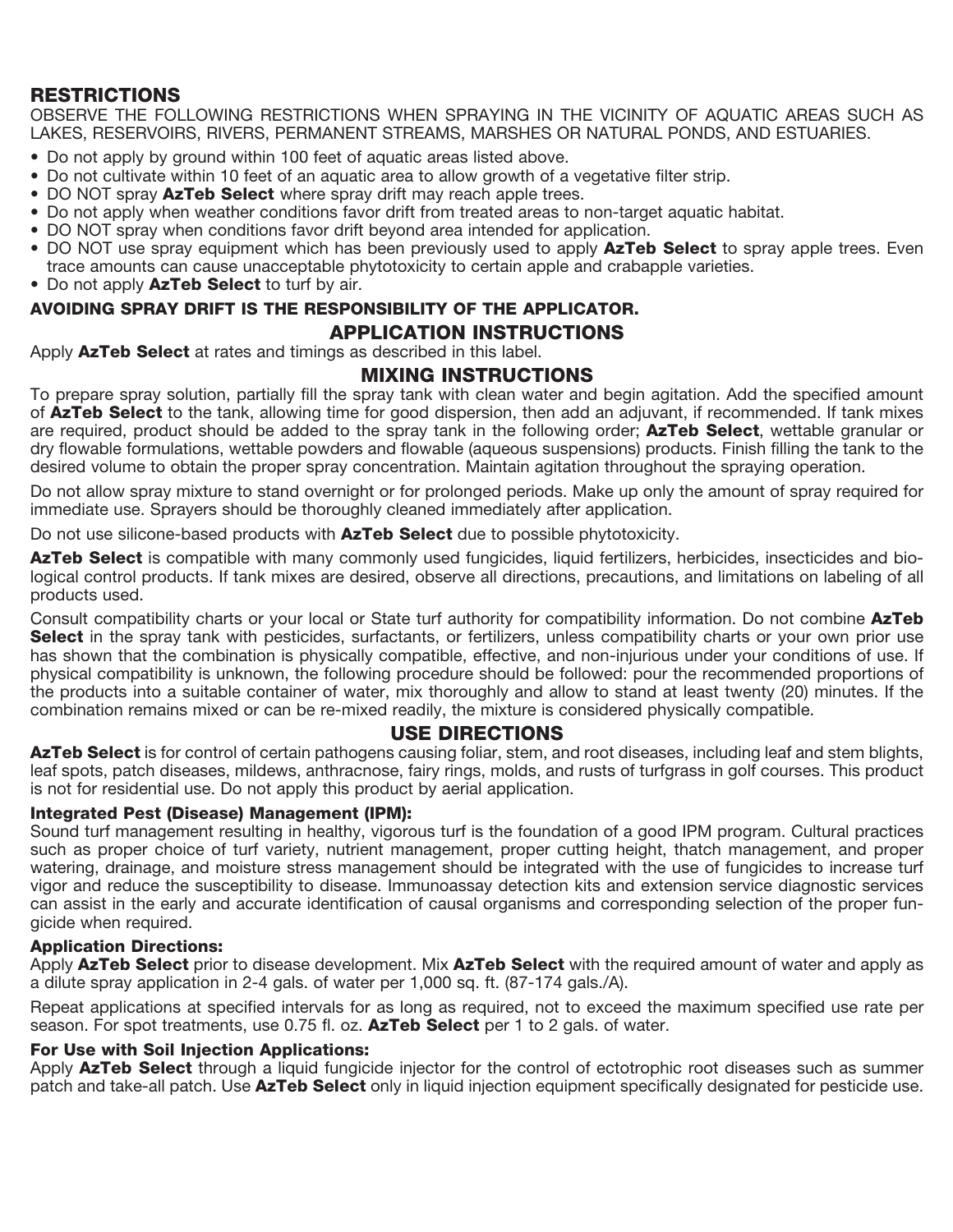#### For Use with Soil Injection Applications:

Apply AzTeb Select at 0.75 - 1.7 fl. oz. per 1,000 sq. ft. Spray carrier volume should fall within 30-150 gals. of water per 1,000 sq. ft. Injection hole spacing of 1-inch by 1-inch is required for optimum control. Injection depth must not be greater than 2 inches. One inch depth is required for optimum results. Application should follow disease control strategies used for normal broadcast spray programs.

#### For Use in the Establishment of Turfgrass from Seed or in Overseeding of Dormant Turfgrass:

Apply AzTeb Select to control of certain turfgrass diseases associated with turfgrass establishment from seed. AzTeb Select may also be used during overseeding of dormant turfgrass.

Apply **AzTeb Select** before or after seeding or at seedling germination and emergence to ryegrass, bentgrass, bluegrass, and fescue turfgrass types. Optimum application timing is during seeding. See **Application Directions** section.

#### Rate Ranges:

Use the shorter specified application interval and/or use the higher specified rate when prolonged favorable disease conditions exist.

#### TURF USE RESTRICTIONS

- For use on golf course turf only.
- Not for residential use.
- Not for use on turf being grown for sale or commercial use as sod.
- Do not use on home lawns and turf sites associated with apartment buildings, daycare centers, playgrounds, playfields, recreational park athletic fields, athletic fields located on or next to schools (i.e., elementary, middle and high school), campgrounds, churches, and theme parks.
- Do not graze or feed clippings from treated turf areas to animals.
- Do not apply **AzTeb Select** to turf by air. Applications must be made by ground only.
- Do not exceed 1.5 fl. oz./1,000 sq. ft. every 30 days on any variety of bermudagrass.
- In FL, do not apply **AzTeb Select** to bermudagrass golf course greens when temperatures exceed 90°F.
- Do not apply more than 1.75 gallons of product/acre/year (5.1 fl. oz. product/1,000 sq. ft./year).
- Do not apply more than 6 applications per year, except in NY State.
- Do not apply more than 3 applications at 0.75 fl. oz. of **AzTeb Select** per 1,000 sq. ft. per year in New York State. Do not exceed a total of 98.0 fl. oz. (1.8 lbs. of tebuconazole a.i.) per acre per year in New York State.

| <b>Target Diseases</b>                                           | <b>Use Rate</b><br>(fl. oz. product<br>per 1,000 sq.<br>ft.) | <b>Application</b><br><b>Interval</b><br>(days) | Remarks*                                                                                                                                                                         |
|------------------------------------------------------------------|--------------------------------------------------------------|-------------------------------------------------|----------------------------------------------------------------------------------------------------------------------------------------------------------------------------------|
| Anthracnose<br>(Colletotrichum cereale)<br>(formerly known as C. | $0.75 - 1.5$                                                 | $14 - 28$                                       | Use preventatively. Begin applications when<br>conditions are favorable for disease infection,<br>prior to disease symptom development.                                          |
| graminicola)                                                     |                                                              |                                                 | The maximum application interval for greens<br>is 14 days.                                                                                                                       |
| Bentgrass Dead Spot<br>(Ophiosphaerella<br>agrostis)             | $0.75 - 1.5$                                                 | 14                                              | Begin applications prior to disease<br>development.                                                                                                                              |
| Brown Patch<br>(Rhizoctonia solani)                              | $0.5 - 0.75$                                                 | 14                                              | For higher cut cool season turfgrass, St.<br>Augustine grass and centipedegrass (above<br>0.375 inch in height). Apply when conditions<br>are favorable for disease development. |

*(continued)*

\*Do not apply more than two sequential applications of AzTeb Select for control of Gray Leaf Spot and *Pythium* spp. For all other diseases when Gray Leaf Spot and *Pythium* spp. are not present, do not apply more than three sequential applications of AzTeb Select.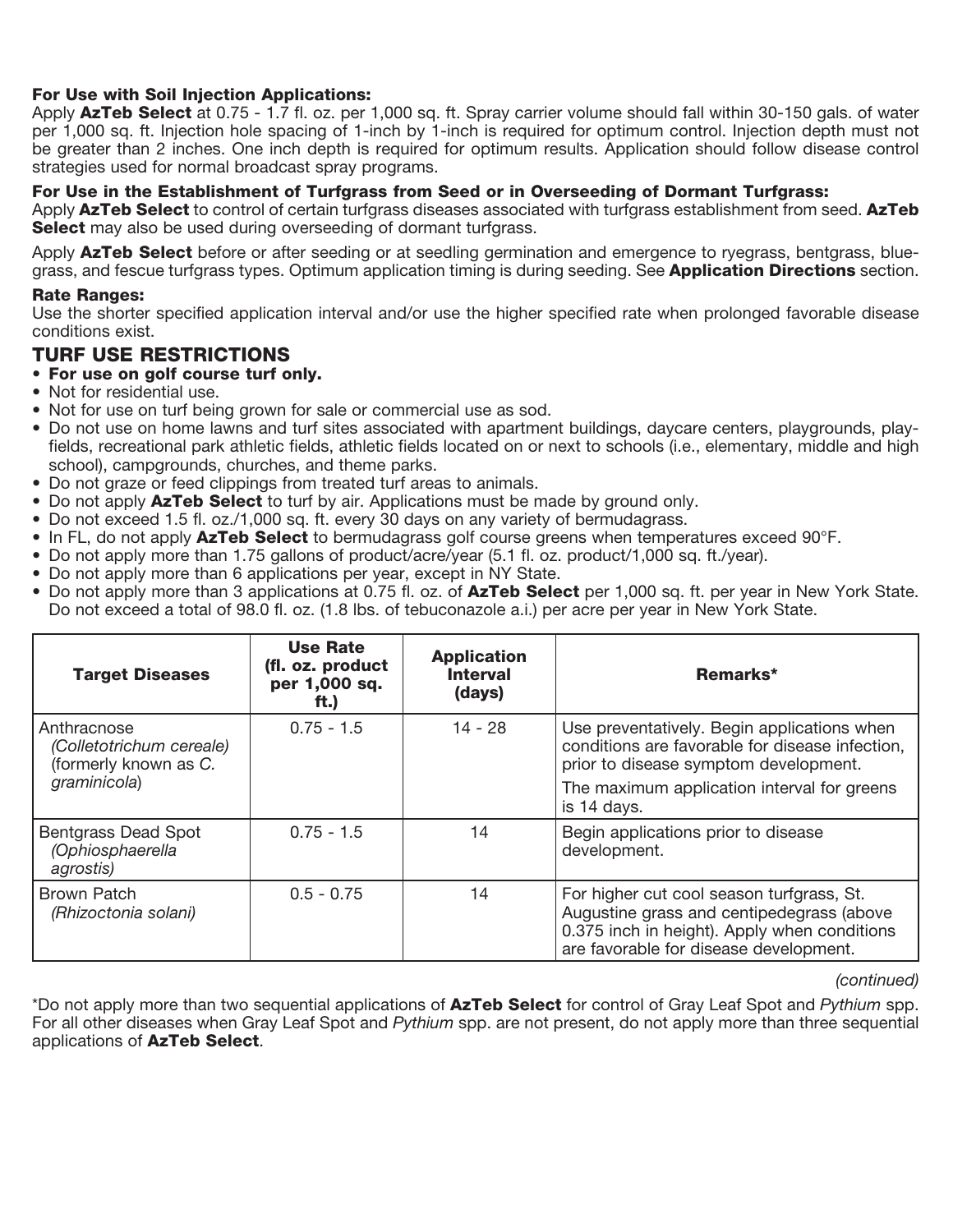| <b>Target Diseases</b>                                                                         | <b>Use Rate</b><br>(fl. oz. product<br>per 1,000 sq.<br>ft.) | <b>Application</b><br><b>Interval</b><br>(days) | Remarks*                                                                                                                                                                                                                                                                                                                                                                                                                                                                                              |
|------------------------------------------------------------------------------------------------|--------------------------------------------------------------|-------------------------------------------------|-------------------------------------------------------------------------------------------------------------------------------------------------------------------------------------------------------------------------------------------------------------------------------------------------------------------------------------------------------------------------------------------------------------------------------------------------------------------------------------------------------|
| <b>Brown Patch</b><br>(Rhizoctonia solani) and                                                 | $0.75 - 1.5$                                                 | $14 - 28$                                       | For Brown Patch, apply when conditions are<br>favorable for disease development.                                                                                                                                                                                                                                                                                                                                                                                                                      |
| other Rhizoctonia (R.<br>spp.) diseases such as<br>Large Patch, Zoysia<br>Patch, Leaf & Sheath |                                                              |                                                 | For Large Patch of all warm season turf-<br>grasses, make 1 or 2 applications in the fall<br>prior to infection or when conditions are fa-<br>vorable for infection.                                                                                                                                                                                                                                                                                                                                  |
| Spot (R. zeae)                                                                                 |                                                              |                                                 | For Zoysia Patch, make 1 or 2 applications<br>approximately one month prior to zoysiagrass<br>dormancy. Reapply 14 to 28 days later.                                                                                                                                                                                                                                                                                                                                                                  |
|                                                                                                |                                                              |                                                 | For Leaf & Sheath Spot (R. zeae), apply when<br>conditions are favorable for infection such as<br>sequential or periods of temperatures at or<br>above 90 degrees Fahrenheit. Curative control<br>may necessitate several applications. Target<br>spray applications at crown of turfgrass.                                                                                                                                                                                                           |
| <b>Cool Weather Brown</b><br>Patch, Yellow Patch<br>(Rhizoctonia cerealis)                     | 1.5                                                          | 28                                              | Make 1 or 2 applications in fall or when<br>conditions are favorable for disease<br>development.                                                                                                                                                                                                                                                                                                                                                                                                      |
| Dichondra Rust<br>(Puccinia dichondrae)                                                        | 1.5                                                          | $14 - 21$                                       | Apply when conditions are favorable for<br>disease development.                                                                                                                                                                                                                                                                                                                                                                                                                                       |
| <b>Dollar Spot</b><br>(Sclerotinia<br>homoeocarpa)                                             | $0.75 - 1.5$                                                 | $7 - 14$                                        | Apply preventively on higher cut cool season<br>turfgrass (fairways, lawns, etc.) mowed at or<br>above 0.375 inch in height during periods of<br>low to moderate disease pressure.                                                                                                                                                                                                                                                                                                                    |
| <b>Dollar Spot</b><br>(Sclerotinia<br>homoeocarpa)                                             | $0.75 - 1.5$                                                 | $14 - 28$                                       | Apply preventively when conditions are<br>favorable for disease development. For turf<br>with active dollar spot, use the higher rate and<br>combine with Daconil.                                                                                                                                                                                                                                                                                                                                    |
| <b>Fairy Ring</b><br>(Lycoperdon spp.,<br>Agrocybe pediades, and<br>Bovista plumbea)           | $0.75 - 1.5$                                                 | $14 - 28$                                       | Apply as soon as possible after fairy ring<br>symptoms develop. Apply in 2-4 gals. of<br>water per 1,000 sq. ft. Add the specified rate<br>of a wetting agent to the final spray. Severely<br>damaged or thin turf may require reseeding.<br>Fairy ring symptoms may take 2 to 3 weeks<br>to disappear following application. If area is<br>hydrophobic, use wetting agents and irrigate<br>prior to application(s) of AzTeb Select.<br>Reapplication after 28 days may be required<br>in some cases. |
| Gray Leaf Spot<br>(Pyricularia grisea)                                                         | $0.75 - 1.5$                                                 | $14 - 28$                                       | Use AzTeb Select in a preventive disease<br>control program. Begin applications before<br>disease is present and alternate with other<br>fungicide chemistries that control gray leaf<br>spot.                                                                                                                                                                                                                                                                                                        |

*(continued)*

\*Do not apply more than two sequential applications of AzTeb Select for control of Gray Leaf Spot and *Pythium* spp. For all other diseases when Gray Leaf Spot and *Pythium* spp. are not present, do not apply more than three sequential applications of AzTeb Select.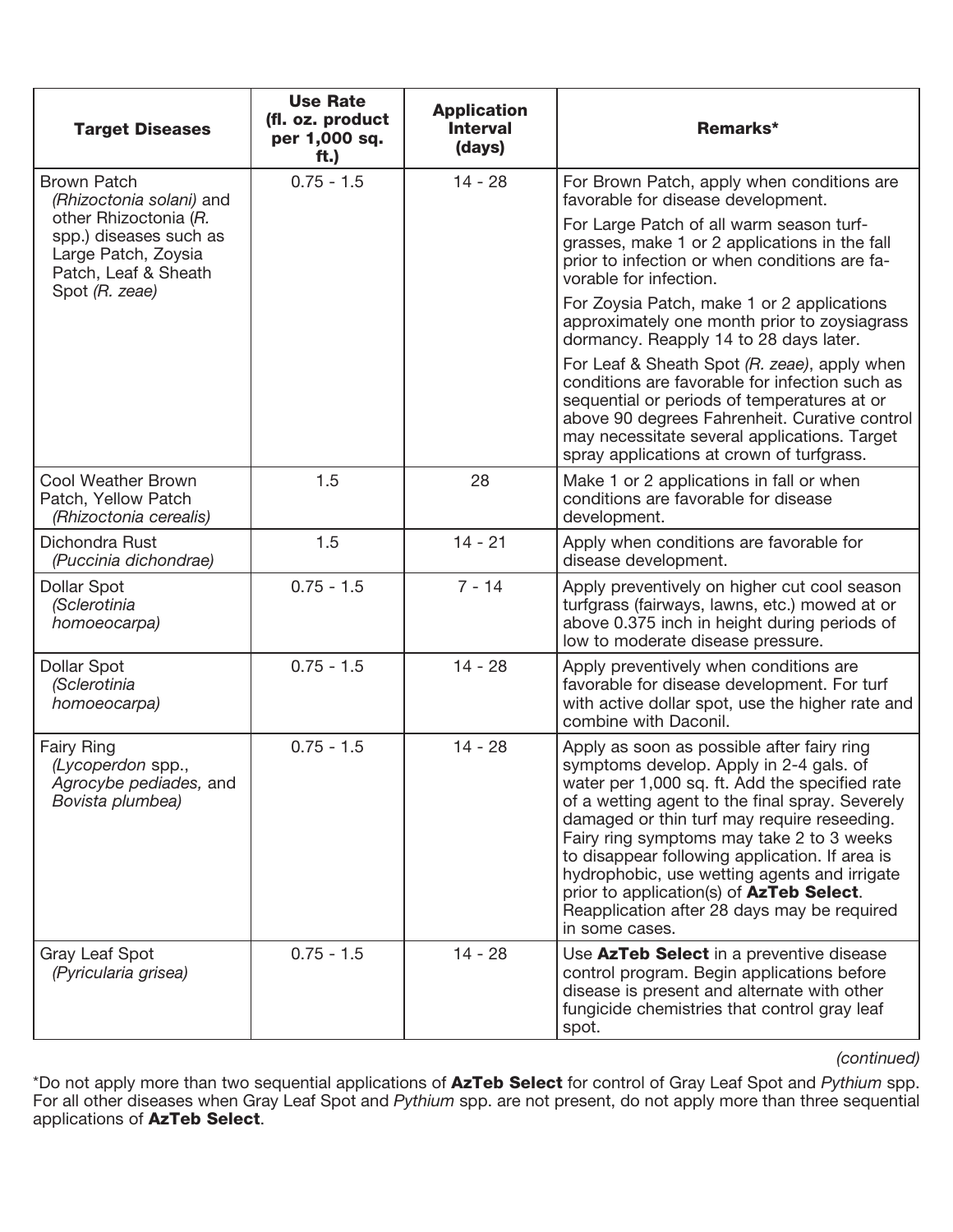| <b>Target Diseases</b>                                                               | <b>Use Rate</b><br>(fl. oz. product<br>per 1,000 sq.<br>ft.) | <b>Application</b><br><b>Interval</b><br>(days) | Remarks*                                                                                                                                                                                                                                         |
|--------------------------------------------------------------------------------------|--------------------------------------------------------------|-------------------------------------------------|--------------------------------------------------------------------------------------------------------------------------------------------------------------------------------------------------------------------------------------------------|
| Gray Snow Mold,<br><b>Typhula Blight</b><br>(Typhula incarnata)                      | 1.5                                                          | $10 - 28$                                       | Make two applications of 1.5 fl. oz. spaced<br>10-28 days apart in late fall just before snow<br>cover. Tank mixing with another snow mold<br>fungicide, such as Daconil and Medallion,<br>may enhance control under severe disease<br>pressure. |
| Leaf Rust,<br>Stem Rust,<br><b>Stripe Rust</b><br>(Puccinia spp.)                    | $0.75 - 1.5$                                                 | $14 - 28$                                       | Begin applications when conditions are<br>favorable for disease infection, prior to<br>disease symptom development.                                                                                                                              |
| Leaf Spot<br>(Bipolaris sorokiniana)                                                 | $0.75 - 1.5$                                                 | $14 - 21$                                       | Apply when conditions are favorable for<br>disease development.                                                                                                                                                                                  |
| <b>Melting Out</b><br>(Drechslera poae)                                              | $0.75 - 1.5$                                                 | $14 - 21$                                       | Apply when conditions are favorable for<br>disease development.                                                                                                                                                                                  |
| Microdochium Patch<br>(formerly known as<br>Fusarium Patch)<br>(Microdochium nivale) | $0.75 - 1.5$                                                 | $14 - 28$                                       | Use preventatively. Begin applications when<br>conditions are favorable for disease infection,<br>prior to disease symptom development.                                                                                                          |
| <b>Necrotic Ring Spot</b><br>(Ophiosphaerella korrae)                                | 1.5                                                          | $14 - 28$                                       | Apply when conditions are favorable for<br>disease development.                                                                                                                                                                                  |
| Pink Patch<br>(Limonomyces roseipellis)                                              | $0.75 - 1.5$                                                 | $14 - 28$                                       | Apply when conditions are favorable for<br>disease development.                                                                                                                                                                                  |
| <b>Pink Snow Mold</b><br>(Microdochium nivale)                                       | 1.5                                                          | $10 - 28$                                       | Make two applications of 1.5 fl. oz. spaced<br>10-28 days apart in late fall just before snow<br>cover. Tank mixing with another snow mold<br>fungicide, such as Daconil and Medallion,<br>may enhance control under severe disease<br>pressure. |
| Powdery Mildew<br>(Erysiphe graminis)                                                | $0.75 - 1.5$                                                 | $14 - 28$                                       | Begin applications when conditions are<br>favorable for disease infection, prior to<br>disease symptom development.                                                                                                                              |
| Pythium Blight,<br>Pythium Root Rot<br>(Pythium aphaniderma-                         | 1.5                                                          | $10 - 14$                                       | Use preventatively. Begin applications when<br>conditions are favorable for disease infection<br>prior to disease symptom development.                                                                                                           |
| tum, Pythium spp.)                                                                   |                                                              |                                                 | During periods of prolonged favorable<br>conditions, treat on the 10-day application<br>interval. For use on newly seeded well as<br>established turf.                                                                                           |
| <b>Red Thread</b><br>(Laetisaria fuciformis)                                         | $0.75 - 1.5$                                                 | $14 - 28$                                       | Apply when conditions are favorable for<br>disease development.                                                                                                                                                                                  |
| Southern Blight<br>(Sclerotium rolfsii)                                              | $0.75 - 1.5$                                                 | $14 - 28$                                       | Apply when conditions are favorable for<br>disease development.                                                                                                                                                                                  |

*(continued)*

\*Do not apply more than two sequential applications of AzTeb Select for control of Gray Leaf Spot and *Pythium* spp. For all other diseases when Gray Leaf Spot and *Pythium* spp. are not present, do not apply more than three sequential applications of AzTeb Select.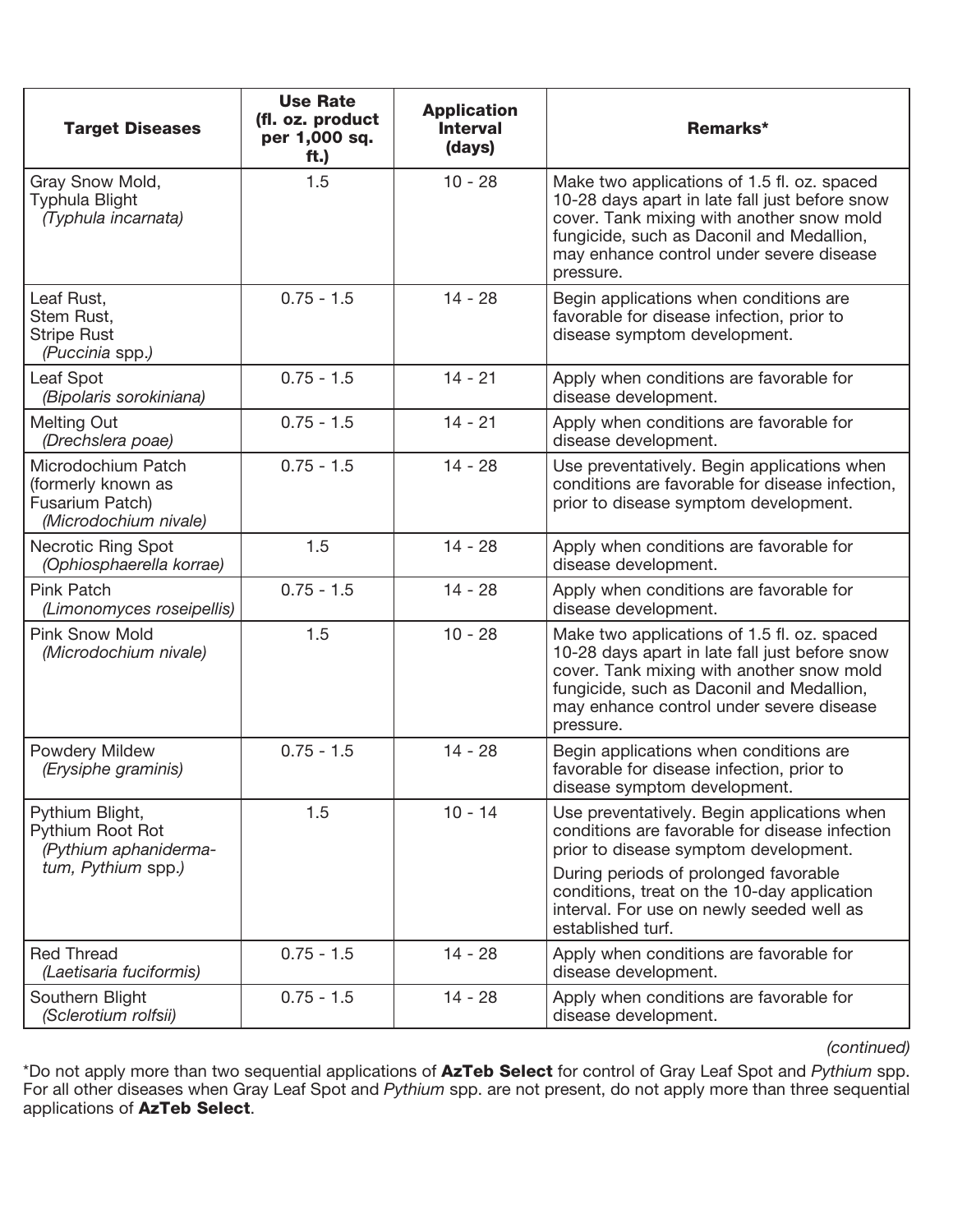| <b>Target Diseases</b>                                                                                                    | <b>Use Rate</b><br>(fl. oz. product<br>per 1,000 sq.<br>ft.) | <b>Application</b><br><b>Interval</b><br>(days) | Remarks*                                                                                                                                                                                                                      |
|---------------------------------------------------------------------------------------------------------------------------|--------------------------------------------------------------|-------------------------------------------------|-------------------------------------------------------------------------------------------------------------------------------------------------------------------------------------------------------------------------------|
| Spring Dead Spot<br>(Ophiosphaerella korrae)<br>or<br>(Ophiosphaerella<br>narmari) or<br>(Ophiosphaerella<br>herpotricha) | 1.5                                                          | 14 - 28                                         | Apply 1 or 2 applications approximately one<br>month prior to bermudagrass dormancy. 1/4"<br>to 1/2" of irrigation directly after application is<br>recommended. Reapply 14 to 28 days later.                                 |
| Summer Patch<br>(Magnaporthe poae)                                                                                        | $0.75 - 1.5$                                                 | 14 - 28                                         | Apply when conditions are favorable for<br>disease development. Initiate applications<br>when soil temperatures reach 65°F at a 2 inch<br>soil depth.                                                                         |
| Take-all Patch<br>(Gaeumannomyces<br>graminis var. venae)                                                                 | 1.5                                                          | 28                                              | Begin applications when conditions are<br>favorable for disease infection prior to disease<br>symptom development. Make two applica-<br>tions, 28 days apart in the spring and two<br>applications 28 days apart in the fall. |

\*Do not apply more than two sequential applications of AzTeb Select for control of Gray Leaf Spot and *Pythium* spp. For all other diseases when Gray Leaf Spot and *Pythium* spp. are not present, do not apply more than three sequential applications of AzTeb Select.

## AzTeb Select Rate Conversion Chart for Turf

| Fl. Oz. Product*<br>Per 1,000 Sq. Ft. | <b>Pints Product</b><br><b>Per Acre</b> | <b>Gal. Product</b><br><b>Per Acre</b> |
|---------------------------------------|-----------------------------------------|----------------------------------------|
| 0.75                                  |                                         | 0.26                                   |
| 1.0                                   |                                         | 0.34                                   |
| 1.5                                   |                                         | 0.51                                   |

\*One fluid ounce of AzTeb Select contains 0.2925 ounce (weight) of tebuconazole and 0.1300 ounce (weight) azoxystrobin.

## Amount of AzTeb Select for Turf Applications per 100 Gallons

#### Spray volume: 2 gals./1,000 sq. ft.

| AzTeb Select Use Rate (fl. oz./1,000 sq. ft.) | Pints of product/100 gals. |
|-----------------------------------------------|----------------------------|
| 0.75                                          | 2.3                        |
|                                               |                            |
| 1.5                                           |                            |

#### Spray volume: 3 gals./1,000 sq. ft.

| AzTeb Select Use Rate (fl. oz./1,000 sq. ft.) | Pints of product/100 gals. |
|-----------------------------------------------|----------------------------|
| 0.75                                          | 5. ا                       |
|                                               |                            |
| ٦.5                                           |                            |

*(continued)*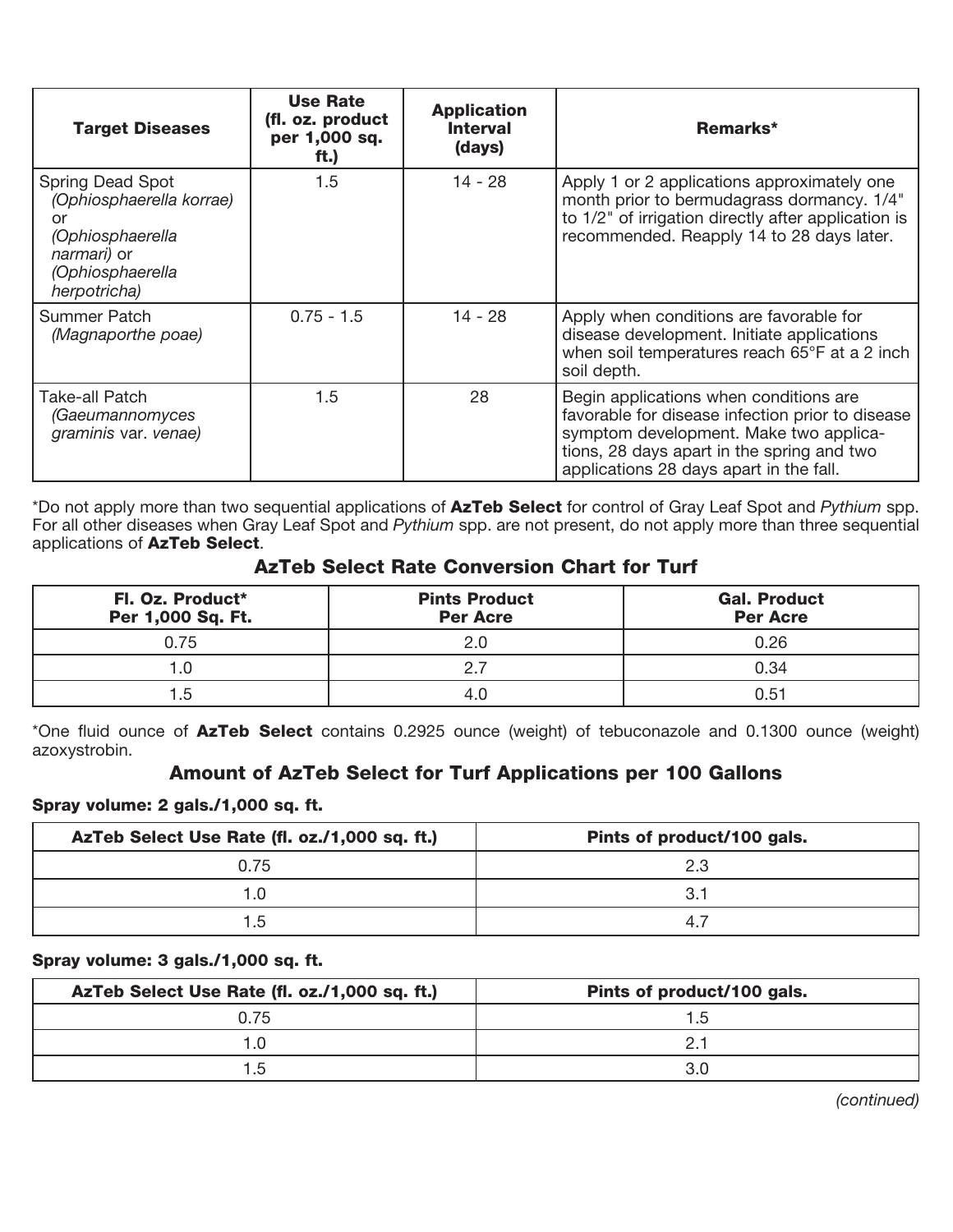| AzTeb Select Use Rate (fl. oz./1,000 sq. ft.) | Pints of product/100 gals. |
|-----------------------------------------------|----------------------------|
| 0.75                                          | 1.15                       |
| 1.0                                           | 1.55                       |
| $1.5\,$                                       | 2.25                       |

## STORAGE AND DISPOSAL

Do not contaminate water, food or feed by storage or disposal.

PESTICIDE STORAGE: Store in original containers only. Keep container closed when not in use. Do not store near food or feed. In case of spill on floor or paved surfaces, mop up and remove to chemical waste storage area until proper disposal can be made if product cannot be reused according to the label.

PESTICIDE DISPOSAL: Pesticide wastes are acutely hazardous. Improper disposal of excess pesticide, spray mixture, or rinsate is a violation of Federal law. If these wastes cannot be disposed of by use according to label instructions, contact your State Pesticide or Environmental Control Agency, or the Hazardous Waste representative of the nearest EPA Regional Office for guidance. Open dumping is prohibited.

CONTAINER HANDLING [less than 5 gallons]: Non-refillable container. Do not reuse or refill this container. Triple rinse container (or equivalent) promptly after emptying. Triple rinse as follows: Empty the remaining contents into application equipment or a mix tank and drain for 10 seconds after the flow begins to drip. Fill the container 1/4 full with water and recap. Shake for 10 seconds. Pour rinsate into application equipment or a mix tank or store rinsate for later use or disposal. Drain for 10 seconds after the flow begins to drip. Repeat this procedure two more times. Then offer for recycling if available or puncture and dispose of in a sanitary landfill, by incineration, or, if allowed by State and local authorities, by burning. If burned, stay out of smoke.

### CONDITIONS OF SALE AND LIMITATION OF WARRANTY AND LIABILITY NOTICE

Read the entire Directions for Use and Conditions of Sale and Limitation of Warranty and Liability before buying or using this product, if the terms are not acceptable, return the product at once, unopened, and the purchase price will be refunded.

The Directions for Use of this product must be followed carefully, it is impossible to eliminate all risks inherently associated with the use of this product. Plant injury, ineffectiveness or other unintended consequences may result because of such factors as manner of use or application, weather or turf conditions, presence of other materials or other influencing factors in the use of the product, which are beyond the control of Prime Source, a division of Albaugh LLC or Seller. To the extent permitted by applicable law, all such risks shall be assumed by Buyer and User, and Buyer and User agree to hold Prime Source, a division of Albaugh LLC and Seller harmless for any claims relating to such factors. Prime Source, a division of Albaugh LLC warrants that this product conforms to the chemical description on the label and is reasonably fit for the purposes stated in the Directions for Use, subject to the inherent risks referred to above, when used in accordance with directions under normal use conditions. To the extent permitted by applicable law: (1) This warranty does not extend to the use of this product contrary to label instructions, or under abnormal conditions or under conditions not reasonably foreseeable to or beyond the control of Seller or Prime Source, a division of Albaugh LLC, and, (2) Buyer and User assume the risk of any such use. TO THE EXTENT PERMITTED BY APPLICABLE LAW, PRIME SOURCE, A DIVISION OF ALBAUGH LLC MAKES NO WARRANTIES OF MERCHANTABILITY OR OF FITNESS FOR A PARTICULAR PURPOSE NOR ANY OTHER EXPRESS OR IMPLIED WARRANTY EXCEPT AS WARRANTED BY THIS LABEL STATED ABOVE.